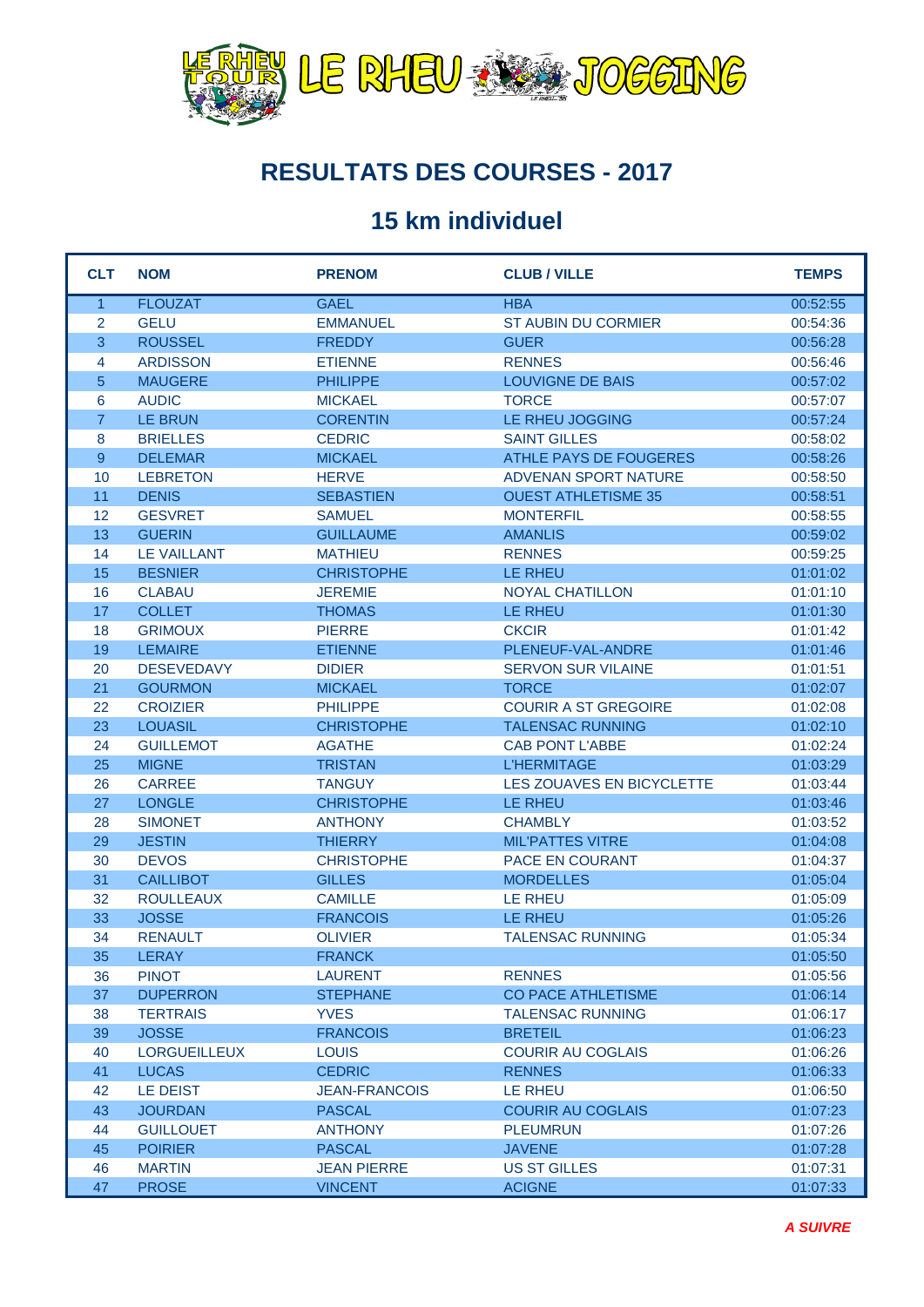| <b>CLT</b> | <b>NOM</b>         | <b>PRENOM</b>        | <b>CLUB / VILLE</b>             | <b>TEMPS</b> |
|------------|--------------------|----------------------|---------------------------------|--------------|
| 48         | <b>GAGEOT</b>      | <b>JEAN-MARC</b>     | <b>IFFENDIC</b>                 | 01:07:42     |
| 49         | <b>BROSSAULT</b>   | <b>CHRISTOPHE</b>    | <b>OXYGENE ARGENTRE</b>         | 01:07:53     |
| 50         | <b>MEYER</b>       | <b>MARINE</b>        | <b>RENNES</b>                   | 01:07:58     |
| 51         | <b>MAINGUY</b>     | <b>PATRICK</b>       | <b>CO PACE</b>                  | 01:07:58     |
| 52         | <b>AUBRY</b>       | <b>ALEXANDRE</b>     | <b>MONTFORT SUR MEU</b>         | 01:08:04     |
| 53         | <b>DEROLLEZ</b>    | <b>JEAN BAPTISTE</b> | <b>MORDELLES</b>                | 01:08:10     |
| 54         | <b>MOISAN</b>      | <b>PASCAL</b>        | <b>LES GUIBOLLES BREALAISES</b> | 01:08:13     |
| 55         | <b>BOISRAME</b>    | <b>FABIENNE</b>      | <b>TALENSAC RUNNING</b>         | 01:08:14     |
| 56         | <b>SERRE</b>       | <b>DAVID</b>         | <b>BETTON</b>                   | 01:08:21     |
| 57         | <b>BACAR</b>       | <b>MAHAMOUDOU</b>    | <b>ST THURIAL</b>               | 01:08:35     |
| 58         | <b>DEVALAND</b>    | <b>JULIEN</b>        | <b>L'HERMITAGE</b>              | 01:08:44     |
| 59         | <b>HERRAULT</b>    | <b>CYRILLE</b>       | <b>MORDELLES JOGGING</b>        | 01:08:56     |
| 60         | <b>NEMA</b>        | <b>WILFRIED</b>      | <b>CESSON-SEVIGNE</b>           | 01:08:58     |
| 61         | <b>MOREL</b>       | <b>OLIVIER</b>       | <b>CINTRE</b>                   | 01:09:00     |
| 62         | <b>DALIBARD</b>    | <b>CHRISTIAN</b>     | <b>OUEST ATHLETISME 35</b>      | 01:09:04     |
| 63         | <b>PERRON</b>      | <b>GERARD</b>        | <b>MORDELLES JOGGING</b>        | 01:09:05     |
| 64         | <b>VALLEE</b>      | <b>THIERRY</b>       | <b>JE COURS A RENNES</b>        | 01:09:06     |
| 65         | <b>ABRIC</b>       | <b>BRUNO</b>         | <b>ERMONT</b>                   | 01:09:09     |
| 66         | <b>MAURAIS</b>     | <b>JULIEN</b>        | <b>GEVEZE</b>                   | 01:09:15     |
| 67         | <b>FROT</b>        | <b>ELISABETH</b>     | <b>CAP CINTRE</b>               | 01:09:16     |
| 68         | <b>RONSIN</b>      | <b>DOMINIQUE</b>     | <b>REDEK BRETEIL</b>            | 01:09:22     |
| 69         | <b>GEFFRAY</b>     | <b>ERIC</b>          | <b>CAP CINTRE</b>               | 01:09:22     |
| 70         | <b>ALLARD</b>      | <b>VINCENT</b>       | <b>LA GRIGONNAIS</b>            | 01:09:36     |
| 71         | <b>QUENTIER</b>    | <b>CAMILLE</b>       | <b>RENNES</b>                   | 01:09:41     |
| 72         | <b>LEPRETRE</b>    | <b>LEON</b>          | <b>MORDELLES JOGGING</b>        | 01:09:42     |
| 73         | <b>JAN</b>         | <b>DOMINIQUE</b>     | <b>DINAN</b>                    | 01:10:19     |
| 74         | <b>MALLET</b>      | <b>ROGER</b>         | <b>SAINT GERMAIN SUR ILLE</b>   | 01:10:35     |
| 75         | <b>GUERIN</b>      | <b>NICOLAS</b>       | <b>ANGERS</b>                   | 01:10:47     |
| 76         | <b>BILLOIR</b>     | <b>FABIEN</b>        | <b>CO PACE</b>                  | 01:10:47     |
| 77         | <b>CLABAU</b>      | <b>GERALDINE</b>     | <b>NOYAL CHATILLON</b>          | 01:10:51     |
| 78         | <b>BOUE</b>        | <b>JEAN-CHARLES</b>  | <b>OUEST ATHLETISME 35</b>      | 01:10:54     |
| 79         | <b>LECHAUSSEE</b>  | <b>PASCAL</b>        | <b>IFFENDIC</b>                 | 01:11:05     |
| 80         | <b>DESCORMIERS</b> | <b>MICKAEL</b>       | LE RHEU                         | 01:11:05     |
| 81         | <b>LOGEAIS</b>     | <b>STEPHANE</b>      | <b>LE RHEU</b>                  | 01:11:09     |
| 82         | <b>LESNE</b>       | <b>BRUNO</b>         | LE RHEU JOGGING                 | 01:11:25     |
| 83         | <b>LUSSOT</b>      | <b>ERIC</b>          | <b>LE RHEU</b>                  | 01:11:28     |
| 84         | <b>JOSSE</b>       | <b>JEAN LUC</b>      | <b>USSGILLES</b>                | 01:11:28     |
| 85         | <b>NAUDIN</b>      | <b>STEPHANE</b>      | <b>US ST GILLES</b>             | 01:11:29     |
| 86         | <b>SIMON LLUMA</b> | <b>ORIOL</b>         | <b>RENNES</b>                   | 01:11:34     |
| 87         | <b>BARRERO</b>     | <b>ANNA</b>          | <b>RENNES</b>                   | 01:11:35     |
| 88         | <b>BOIS</b>        | <b>YOUENN</b>        | <b>RENNES</b>                   | 01:11:49     |
| 89         | <b>GORRE</b>       | <b>FRANCK</b>        | <b>MORDELLES JOGGING</b>        | 01:11:57     |
| 90         | <b>BERDER</b>      | <b>FLORIAN</b>       | <b>TINTENIAC</b>                | 01:12:02     |
| 91         | <b>GUITTON</b>     | <b>LIONEL</b>        | <b>RENNES</b>                   | 01:12:15     |
| 92         | <b>PENVERN</b>     | <b>NICOLAS</b>       | <b>BOURGES</b>                  | 01:12:20     |
| 93         | LE BORGNE          | <b>LIONEL</b>        | <b>RENNES</b>                   | 01:12:21     |
| 94         | <b>AMICE</b>       | <b>DIDIER</b>        | <b>PLEUMRUN</b>                 | 01:12:22     |
| 95         | <b>VAZ</b>         | <b>LUDOVIC</b>       | LES GUIBOLLES BREALAISES        | 01:12:24     |
| 96         | <b>VALADE</b>      | <b>IVAN</b>          | LE RHEU                         | 01:12:48     |
| 97         | <b>LETREMY</b>     | <b>ERIC</b>          | <b>JE COURS A RENNES</b>        | 01:12:53     |
| 98         | <b>CROIZIER</b>    | <b>ISABELLE</b>      | <b>COURIR A SAINT-GREGOIRE</b>  | 01:12:53     |
| 99         | <b>DEROIN</b>      | <b>DAVID</b>         | <b>BOURG DES COMPTES</b>        | 01:13:01     |
| 100        | <b>TRIGUEL</b>     | <b>YVES</b>          | <b>RENNES</b>                   | 01:13:15     |
| 101        | <b>ROBIN</b>       | <b>JEAN-NICOLAS</b>  | <b>RENNES</b>                   | 01:13:28     |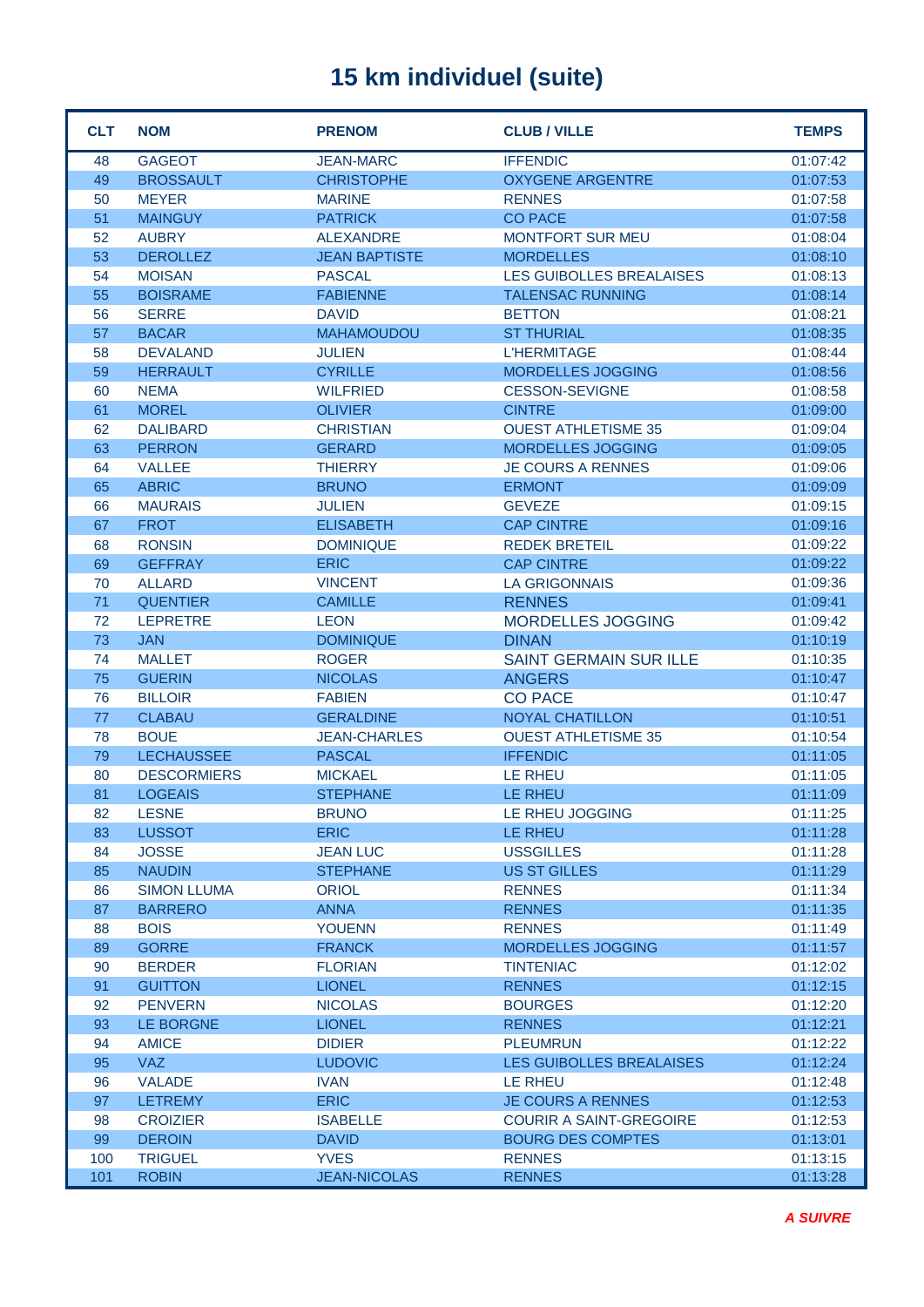| <b>CLT</b> | <b>NOM</b>        | <b>PRENOM</b>      | <b>CLUB / VILLE</b>             | <b>TEMPS</b> |
|------------|-------------------|--------------------|---------------------------------|--------------|
| 102        | <b>DEROUET</b>    | <b>NICOLAS</b>     | <b>BRUZ</b>                     | 01:13:29     |
| 103        | <b>DESNOE</b>     | <b>ALAIN</b>       | <b>MORDELLES JOGGING</b>        | 01:13:43     |
| 104        | <b>LIXFE</b>      | <b>EMMANUEL</b>    | <b>ANGERS</b>                   | 01:14:09     |
| 105        | <b>GUYOT</b>      | <b>JEAN CLAUDE</b> | <b>MORDELLES</b>                | 01:14:11     |
| 106        | <b>LHOTELLIER</b> | <b>SERVANE</b>     | <b>RENNES NATATION</b>          | 01:14:39     |
| 107        | <b>BOBET</b>      | <b>PATRICK</b>     | <b>AEROPORTS RENNES DINARD</b>  | 01:14:43     |
| 108        | <b>GESTIN</b>     | <b>ALEXANDRINE</b> | <b>RENNES</b>                   | 01:14:44     |
| 109        | <b>COLLIN</b>     | <b>GREGORY</b>     | <b>LEHON</b>                    | 01:14:55     |
| 110        | <b>PERRIN</b>     | <b>MICKAEL</b>     |                                 | 01:15:09     |
| 111        | <b>REMAUX</b>     | <b>GWENAEL</b>     | <b>CREVIN</b>                   | 01:15:09     |
| 112        | <b>SOURDRILLE</b> | <b>SYLVAIN</b>     | <b>GOVEN</b>                    | 01:15:17     |
| 113        | <b>PONZA</b>      | <b>BERNARD</b>     |                                 | 01:15:22     |
| 114        | <b>DAVID</b>      | <b>LAURENT</b>     | <b>LES GUIBOLLES BREALAISES</b> | 01:15:29     |
| 115        | <b>LOUIS</b>      | <b>JEAN-CLAUDE</b> | <b>COURIR A CHANTEPIE</b>       | 01:15:44     |
| 116        | <b>MOISDON</b>    | <b>CELINE</b>      | <b>MONTENEUF</b>                | 01:15:44     |
| 117        | <b>PENVERN</b>    | <b>JONATHAN</b>    | <b>GAEL</b>                     | 01:15:47     |
| 118        | <b>TEXIER</b>     | <b>FREDERIC</b>    | <b>RENNES</b>                   | 01:15:50     |
| 119        | <b>CHEVALIER</b>  | <b>FREDERIC</b>    | <b>JOG BRUZ</b>                 | 01:15:51     |
| 120        | <b>CHEVALIER</b>  | <b>OLIVIER</b>     | LE RHEU JOGGING                 | 01:15:55     |
| 121        | <b>WALD</b>       | <b>FABIEN</b>      | <b>SAINT LUNAIRE</b>            | 01:15:56     |
| 122        | <b>BAUDET</b>     | <b>STEPHANE</b>    | <b>PACE</b>                     | 01:15:56     |
| 123        | <b>PERROT</b>     | <b>JEAN LUC</b>    | LE RHEU                         | 01:15:59     |
| 124        | <b>DELATOUCHE</b> | <b>DENISE</b>      | <b>TALENSAC RUNNING</b>         | 01:15:59     |
| 125        | <b>DESNOES</b>    | <b>SERGE</b>       | SAINT JACQUES DE LA LANDE       | 01:16:04     |
| 126        | <b>CHAPIN</b>     | <b>FRANCK</b>      | <b>SAINT THURIAL</b>            | 01:16:23     |
| 127        | <b>ROULLE</b>     | <b>MICKAEL</b>     | <b>OUEST ATHLETISME 35</b>      | 01:16:24     |
| 128        | <b>PALLARDY</b>   | <b>BENJAMIN</b>    | <b>ROMAGNE</b>                  | 01:16:26     |
| 129        | <b>BOURGEOIS</b>  | <b>PASCAL</b>      | <b>HAC FOOTBALL</b>             | 01:16:29     |
| 130        | <b>BLOT</b>       | <b>RODOLPHE</b>    | <b>GUIPRY</b>                   | 01:16:32     |
| 131        | <b>GUILLOTIN</b>  | <b>NICOLAS</b>     | LES GUIBOLLES BREALAISES        | 01:16:36     |
| 132        | <b>CHESNEL</b>    | <b>BENOIT</b>      | <b>MORDELLES JOGGING</b>        | 01:16:37     |
| 133        | <b>MIRIEL</b>     | <b>BRUNO</b>       | <b>CHATEAUGIRON</b>             | 01:16:40     |
| 134        | <b>BUISSON</b>    | <b>EMMANUELLE</b>  | LE RHEU                         | 01:16:41     |
| 135        | <b>TISSIER</b>    | <b>HERVE</b>       | <b>BEDEE</b>                    | 01:16:47     |
| 136        | <b>FLOCH</b>      | <b>GAELLE</b>      | <b>BEDEE</b>                    | 01:16:47     |
| 137        | <b>CAILLIBOT</b>  | <b>DENIS</b>       | <b>ENDURANCE SHOP</b>           | 01:16:48     |
| 138        | <b>ELEOUET</b>    | <b>REMI</b>        | <b>LES GUIBOLLES BREALAISES</b> | 01:16:53     |
| 139        | <b>CLOUET</b>     | <b>DAVID</b>       | LES GUIBOLLES BREALAISES        | 01:16:53     |
| 140        | <b>HUCHET</b>     | <b>STEPHANE</b>    | <b>BREST</b>                    | 01:16:54     |
| 141        | <b>GAILLARD</b>   | <b>CHRISTOPHE</b>  | LE RHEU                         | 01:16:55     |
| 142        | <b>MOELLO</b>     | <b>GAELLE</b>      | <b>U.S. CRETEIL TRIATHLON</b>   | 01:16:59     |
| 143        | <b>BUSSON</b>     | <b>PHILIPPE</b>    | <b>LES GUIBOLLES BREALAISES</b> | 01:17:01     |
| 144        | <b>LEBEURIER</b>  | <b>ADRIEN</b>      | <b>AVRANCHES</b>                | 01:17:03     |
| 145        | <b>ESNAULT</b>    | <b>STEPHANE</b>    | <b>RENNES</b>                   | 01:17:03     |
| 146        | <b>LOOTVOET</b>   | <b>ENGUERRAND</b>  | <b>COURIR A VEZIN</b>           | 01:17:09     |
| 147        | <b>LOYER</b>      | <b>STEPHANE</b>    | <b>RENNES</b>                   | 01:17:16     |
| 148        | <b>DINE</b>       | <b>JEANLUC</b>     | <b>ST MEEN LE GRAND</b>         | 01:17:17     |
| 149        | <b>FONTENEAU</b>  | <b>DIMITRI</b>     | <b>CHANTEPIE</b>                | 01:17:19     |
| 150        | <b>CHEVALLIER</b> | <b>RAPHAEL</b>     | <b>BRIE</b>                     | 01:17:22     |
| 151        | <b>CHUPEAU</b>    | <b>BERTRAND</b>    | <b>RENNES</b>                   | 01:17:24     |
| 152        | <b>MOREL</b>      | <b>RONAN</b>       | <b>RENNES</b>                   | 01:17:26     |
| 153        | <b>FORT</b>       | <b>ROMAIN</b>      | LE RHEU                         | 01:17:26     |
| 154        | <b>GERARD</b>     | <b>JEAN PAUL</b>   | AL BRECE                        | 01:17:27     |
| 155        | <b>LALLICAN</b>   | <b>HERVE</b>       | <b>RENNES</b>                   | 01:17:28     |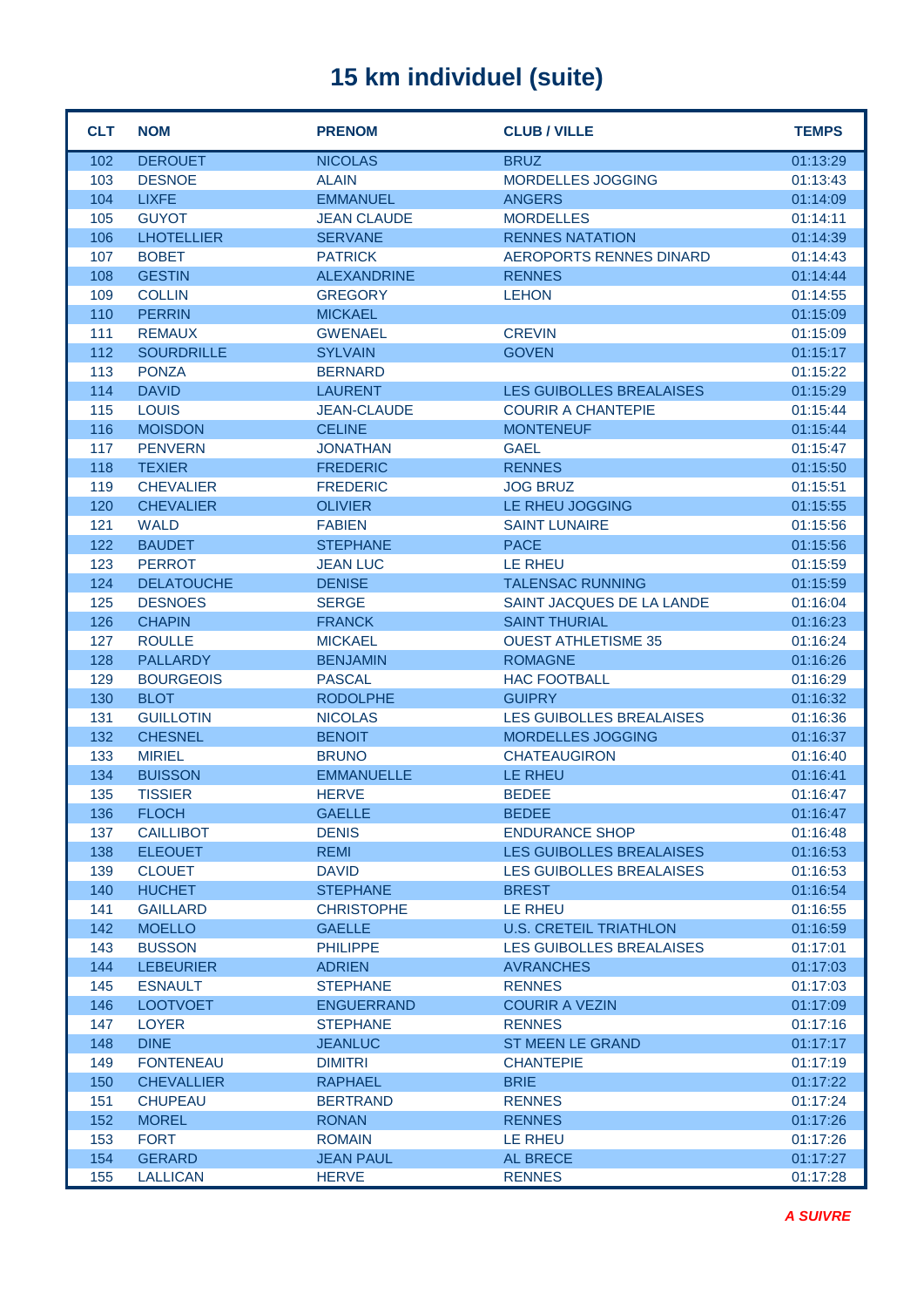| <b>CLT</b> | <b>NOM</b>                     | <b>PRENOM</b>                  | <b>CLUB / VILLE</b>             | <b>TEMPS</b>         |
|------------|--------------------------------|--------------------------------|---------------------------------|----------------------|
| 156        | <b>DAVID</b>                   | <b>CHRISTOPHE</b>              | <b>REDEK BRETEIL</b>            | 01:17:30             |
| 157        | LE COQ                         | <b>PHILIPPE</b>                | <b>CHATEAUGIRON</b>             | 01:17:34             |
| 158        | <b>HUBERT</b>                  | <b>ANNIE</b>                   | <b>JOG BRUZ</b>                 | 01:17:38             |
| 159        | LE SEYEC                       | <b>JACQUES</b>                 | <b>RENNES TRIATHLON</b>         | 01:17:39             |
| 160        | <b>LE GALL</b>                 | <b>JACQUES</b>                 | <b>AGILE TALON</b>              | 01:18:04             |
| 161        | <b>JARNOUX</b>                 | <b>SEBASTIEN</b>               |                                 | 01:18:05             |
| 162        | <b>COLLIAUX</b>                | <b>CHARLES</b>                 | <b>REDEK BRETEIL</b>            | 01:18:09             |
| 163        | <b>ORTIZ</b>                   | <b>DAVID</b>                   | <b>LE RHEU</b>                  | 01:18:09             |
| 164        | <b>POULAIN</b>                 | <b>PATRICK</b>                 |                                 | 01:18:10             |
| 165        | <b>SAULEAU</b>                 | <b>EMMANUEL</b>                | <b>CHATEAUBOURG</b>             | 01:18:12             |
| 166        | <b>FILEAUX</b>                 | <b>ERWAN</b>                   | <b>ST THURIAL</b>               | 01:18:22             |
| 167        | <b>DANION</b>                  | <b>THIERRY</b>                 | <b>PACE</b>                     | 01:18:22             |
| 168        | <b>DANION</b>                  | <b>THERESE</b>                 | <b>PACE</b>                     | 01:18:23             |
| 169        | <b>THOMAS</b>                  | <b>PHILIPPE</b>                | <b>BOURGBARRE</b>               | 01:18:26             |
| 170        | <b>RESCAN</b>                  | <b>PHILIPPE</b>                | <b>L'HERMITAGE</b>              | 01:18:27             |
| 171        | <b>GERARD</b>                  | <b>ERIC</b>                    | <b>BOURGBARRE</b>               | 01:18:27             |
| 172        | <b>JEGO</b>                    | <b>JACQUES</b>                 | <b>LE RHEU</b>                  | 01:18:28             |
| 173        | <b>BERDER</b>                  | <b>FABIEN</b>                  | <b>BRETEIL</b>                  | 01:18:38             |
| 174        | <b>ANSQUER</b>                 | <b>MARIE</b>                   | <b>LE RHEU</b>                  | 01:18:52             |
| 175        | <b>FLOCH</b>                   | <b>JEAN-FRANCOIS</b>           | <b>LE RHEU</b>                  | 01:18:54             |
| 176        | <b>PONTGELARD</b>              | <b>MAXIME</b>                  | <b>UA CHATEAUBOURG</b>          | 01:18:57             |
| 177        | <b>CHILOU ABRIC</b>            | <b>VIRGINIE</b>                | <b>ERMONT</b>                   | 01:18:57             |
| 178        | <b>CHILOU</b>                  | <b>ELODIE</b>                  | LE TAILLAN MEDOC                | 01:18:58             |
| 179        | LE BRETON                      | <b>JEAN-LUC</b>                | <b>CAP CINTRE</b>               | 01:19:02             |
| 180        | <b>NICOLLE</b>                 | <b>RONAN</b>                   | <b>SAINT MALO</b>               | 01:19:06             |
| 181        | <b>PRISE</b>                   | <b>PASCAL</b>                  | <b>L'HERMITAGE</b>              | 01:19:30             |
| 182        | <b>THOUIN</b>                  | <b>CHRISTINE</b>               | <b>RENNES</b>                   | 01:19:31             |
| 183        | <b>AUDEBERT</b>                | <b>ALAIN</b>                   | <b>RENNES</b>                   | 01:19:33             |
| 184        | <b>LERAY</b>                   | <b>STEVEN</b>                  | <b>BRUZ</b>                     | 01:19:34             |
| 185        | <b>LE TENNIER</b>              | <b>LAURENT</b>                 | <b>JE COURS A RENNES</b>        | 01:19:56             |
| 186        | <b>ORTIZ</b>                   | <b>GERALD</b>                  | <b>LE RHEU</b>                  | 01:20:08             |
| 187        | <b>COUDRON</b>                 | <b>VINCENT</b>                 | PIRE SUR SEICHE                 | 01:20:18             |
| 188        | <b>PASQUIER</b>                | <b>FRANCK</b>                  | <b>CAP CINTRE</b>               | 01:20:23             |
| 189        | <b>VEYSSEYRE</b>               | <b>MAXIME</b>                  | <b>BREAL SOUS MONTFORT</b>      | 01:20:36             |
| 190        | <b>ARNOUX</b>                  | <b>BENJAMIN</b>                | <b>MORDELLES</b>                | 01:20:37             |
| 191        | <b>STENNOU</b>                 | <b>SERGE</b>                   | <b>MORDELLES JOGGING</b>        | 01:20:38             |
| 192        | <b>DESSAUGE</b>                | <b>FREDERIC</b>                | <b>EAPB</b>                     | 01:20:44             |
| 193        | <b>DESSAUGE</b>                | <b>ELISE</b>                   | MONTFORT SUR MEU                | 01:20:44             |
| 194        | <b>GUIBERT</b>                 | <b>CHRISTOPHE</b>              | <b>CESSON SEVIGNE</b>           | 01:20:53             |
| 195        | <b>FOUCAULT</b>                | Corinne                        | <b>OUEST ATHLETISME 35</b>      | 01:21:16             |
| 196        | <b>PINCEMIN</b>                | <b>JEANYVES</b>                | <b>OUEST ATHLETISME 35</b>      | 01:21:16             |
| 197        | MARIE-REGNAULT                 | <b>PHILIPPE</b>                | <b>OUEST ATHLETISME 35</b>      | 01:21:31             |
| 198        | <b>EVEILLARD</b>               | <b>PASCAL</b>                  | 35651 LE RHEU                   | 01:21:43             |
| 199        | <b>ANSQUER</b>                 | <b>ARNAUD</b>                  | LE RHEU                         | 01:22:02             |
| 200        | <b>CAHAIN</b>                  | <b>PATRICK</b>                 | MORDELLES JOGGING               | 01:22:16             |
| 201        | <b>BOUGOT</b>                  | <b>PHILIPPE</b>                | <b>SAINT AUBIN DU CORMIER</b>   | 01:22:21             |
| 202        | <b>RENAULT</b>                 | <b>FABRICE</b>                 | LES GUIBOLLES BREALAISES        | 01:22:22             |
| 203        | <b>JARTEL</b>                  | <b>ALAIN</b>                   | <b>BREAL SOUS MONTFORT</b>      | 01:22:25             |
| 204        | <b>INIZAN</b>                  | <b>ENOAL</b>                   | <b>RUEIL MALMAISON</b>          | 01:22:25             |
| 205        | <b>DANIEL</b>                  | <b>VALERIE</b>                 | <b>OUEST ATHLETISME 35</b>      | 01:22:26             |
| 206        | <b>RENOUVEL</b>                | <b>EMMANUELLE</b>              | <b>COURIR A VEZIN</b>           | 01:22:27             |
| 207        | <b>FONTAINE</b>                | <b>REMI</b>                    | <b>SAINT GILLES</b>             | 01:22:30             |
| 208        | <b>PHILLIPS</b>                | <b>LUKE</b>                    | <b>ST GILLES</b>                | 01:22:38             |
| 209<br>210 | <b>MOISAN</b><br><b>BOUREL</b> | <b>DAVID</b><br><b>LAURENT</b> | LE RHEU<br><b>REDEK BRETEIL</b> | 01:22:43<br>01:22:46 |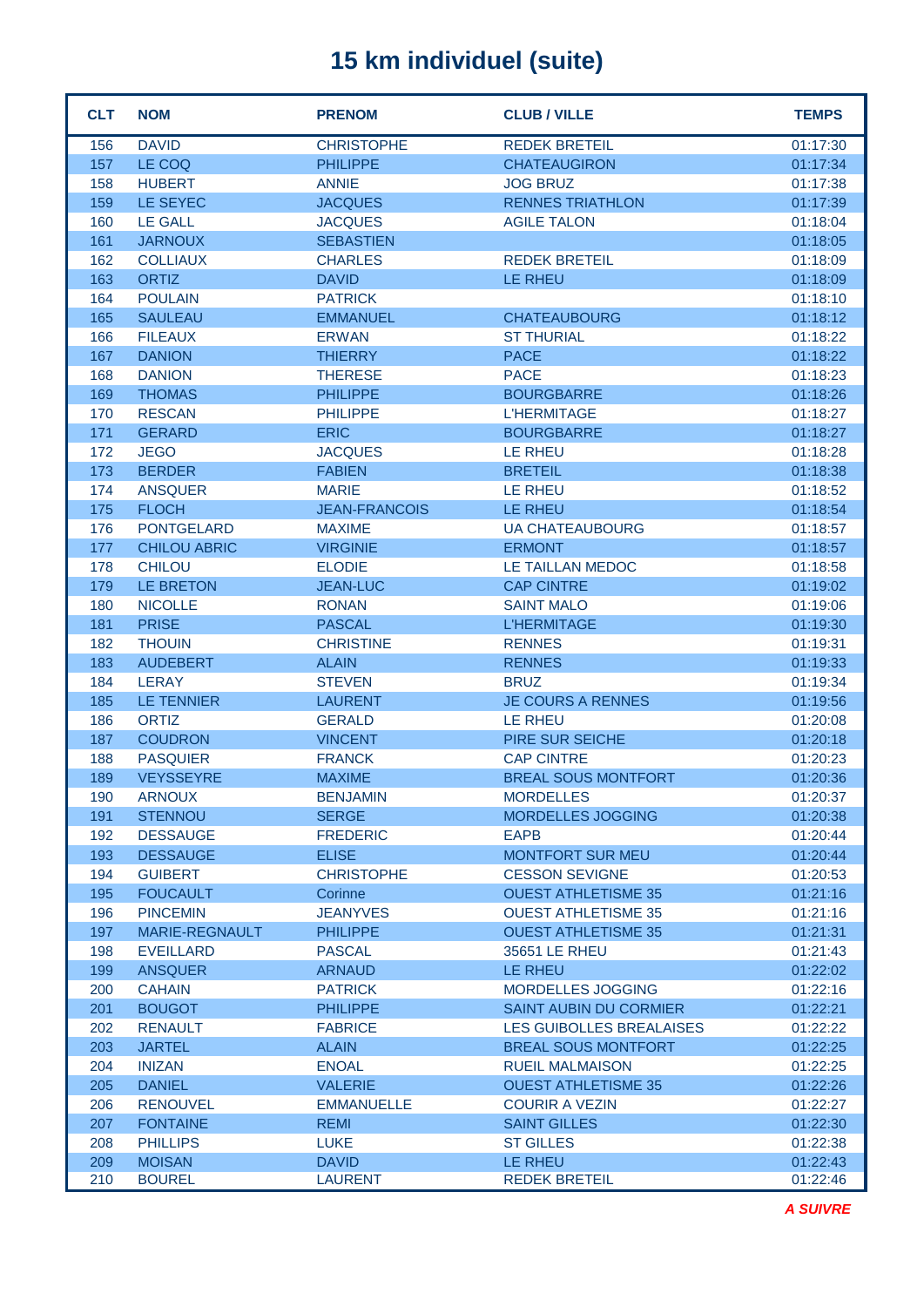| <b>CLT</b> | <b>NOM</b>         | <b>PRENOM</b>          | <b>CLUB / VILLE</b>        | <b>TEMPS</b> |
|------------|--------------------|------------------------|----------------------------|--------------|
| 211        | <b>LAFFON</b>      | <b>JEAN PIERRE</b>     | <b>JE COURS A RENNES</b>   | 01:22:48     |
| 212        | <b>ROUSSEL</b>     | <b>JEAN PHILIPPE</b>   | <b>REDEK BRETEIL</b>       | 01:22:53     |
| 213        | <b>ESNAULT</b>     | <b>OLIVIER</b>         | <b>LOUVAINES (49)</b>      | 01:23:00     |
| 214        | <b>TRINQUART</b>   | <b>JEROME</b>          | LA CHAPELLE THOUARAULT     | 01:23:01     |
| 215        | <b>MENGUY</b>      | <b>ANDRE</b>           | <b>REDEK BRETEIL</b>       | 01:23:03     |
| 216        | <b>L'HEREEC</b>    | <b>FRANCK</b>          | <b>TCL</b>                 | 01:23:06     |
| 217        | <b>BOYET</b>       | <b>RONAN</b>           | <b>LES BONS PIEDS</b>      | 01:23:11     |
| 218        | <b>PETILLON</b>    | <b>HERVE</b>           | <b>THORIGNE FOUILLARD</b>  | 01:23:16     |
| 219        | <b>OWCZARSKI</b>   | <b>CELINE</b>          | <b>OUEST ATHLETISME 35</b> | 01:23:22     |
| 220        | <b>CHERVONENKO</b> | <b>YEKATERINA</b>      | <b>RENNES</b>              | 01:23:27     |
| 221        | <b>POIRIER</b>     | <b>SERGE</b>           | LE RHEU                    | 01:23:40     |
| 222        | <b>BETHUEL</b>     | <b>GERMAIN</b>         | <b>REDEK BRETEIL</b>       | 01:23:43     |
| 223        | <b>BRISORGUEIL</b> | <b>PHILIPPE</b>        |                            | 01:23:47     |
| 224        | <b>CHATEL</b>      | <b>SOIZICK</b>         | <b>VEZIN LE COQUET</b>     | 01:23:53     |
| 225        | <b>LAMY</b>        | <b>AZELIE</b>          | <b>ST GILLES</b>           | 01:23:53     |
| 226        | <b>LUCAS</b>       | <b>GAELLE</b>          |                            | 01:23:54     |
| 227        | <b>LEBORGNE</b>    | <b>HENRI</b>           | <b>TALENSAC</b>            | 01:23:56     |
| 228        | <b>AUBAULT</b>     | <b>ALAIN</b>           | <b>BETTON</b>              | 01:24:05     |
| 229        | <b>PHILIPPE</b>    | <b>MARC</b>            | <b>REDEK BRETEIL</b>       | 01:24:16     |
| 230        | <b>MESNIL</b>      | <b>MICHEL</b>          | <b>MORDELLES</b>           | 01:24:19     |
| 231        | <b>NEDELEC</b>     | <b>RENE</b>            | <b>REDEK BRETEIL</b>       | 01:24:23     |
| 232        | <b>POTTIER</b>     | <b>CHRISTOPHE</b>      | LE RHEU                    | 01:24:25     |
| 233        | <b>FROMONT</b>     | <b>DOMINIQUE</b>       | <b>REDEK BRETEIL</b>       | 01:24:27     |
| 234        | <b>ENGEL</b>       | <b>PATRICK</b>         | <b>L HERMITAGE</b>         | 01:24:48     |
| 235        | <b>DOUIN</b>       | <b>MARIE FRANCOISE</b> | <b>ST JACQUES FOOTING</b>  | 01:24:54     |
| 236        | <b>NOBLET</b>      | <b>CHRISTINE</b>       | <b>CHAVAGNE</b>            | 01:24:59     |
| 237        | <b>PERRIN</b>      | <b>JACQUES</b>         | <b>OSSE SPORT NATURE</b>   | 01:25:03     |
| 238        | <b>DUFRAICHE</b>   | <b>SERGE</b>           | <b>LE RHEU</b>             | 01:25:07     |
| 239        | <b>VAZ</b>         | <b>GERALDO SANTOS</b>  | <b>LE RHEU</b>             | 01:25:07     |
| 240        | <b>HERVE</b>       | <b>MARIE</b>           | LE RHEU                    | 01:25:26     |
| 241        | <b>PLEININGER</b>  | <b>OLIVIER</b>         | <b>OSSE SPORT NATURE</b>   | 01:25:26     |
| 242        | <b>ROUILLE</b>     | <b>KAELIG</b>          | LE RHEU                    | 01:25:27     |
| 243        | <b>CLAUSTRE</b>    | <b>DAVID</b>           | LE RHEU                    | 01:25:52     |
| 244        | <b>DEROUET</b>     | <b>ALEXANDRE</b>       | <b>BRUZ</b>                | 01:25:55     |
| 245        | <b>RENOUVEL</b>    | <b>PASCAL</b>          | <b>COURIR A VEZIN</b>      | 01:26:05     |
| 246        | <b>TRINQUART</b>   | <b>SYLVAIN</b>         | <b>PLEUMELEUC</b>          | 01:26:17     |
| 247        | <b>HAREL</b>       | <b>NATHALIE</b>        | <b>MORDELLES</b>           | 01:26:18     |
| 248        | <b>TANGUY</b>      | <b>MATHIEU</b>         |                            | 01:26:18     |
| 249        | <b>CADIEU</b>      | <b>LAURENCE</b>        | MOIGNE LE RHEU             | 01:26:19     |
| 250        | <b>HOUZE</b>       | <b>BERTRAND</b>        | <b>OUEST ATHLETISME 35</b> | 01:26:25     |
| 251        | <b>BERTIN</b>      | <b>YVES</b>            | <b>SAINT GREGOIRE</b>      | 01:26:31     |
| 252        | <b>GUILLERON</b>   | <b>EUGENE</b>          | LE RHEU                    | 01:26:40     |
| 253        | <b>BEILLARD</b>    | <b>PHILIPPE</b>        | <b>PACE</b>                | 01:27:02     |
| 254        | <b>BORDEAU</b>     | <b>JEAN-CLAUDE</b>     | <b>ST ERBLON</b>           | 01:27:03     |
| 255        | LE FLOCH           | <b>ELISABETH</b>       | <b>JE COURS A RENNES</b>   | 01:27:08     |
| 256        | <b>PINEAU</b>      | <b>JEAN NOEL</b>       | <b>JE COURS A RENNES</b>   | 01:27:08     |
| 257        | LE BOUQUIN         | <b>LAURENCE</b>        | MORDELLES JOGGING          | 01:27:18     |
| 258        | <b>DURAND</b>      | <b>ISABELLE</b>        | MORDELLES JOGGING          | 01:27:18     |
| 259        | <b>GASHEMA</b>     | <b>LUCIEN</b>          | <b>RENNES</b>              | 01:27:26     |
| 260        | <b>HAMON</b>       | <b>CECILE</b>          | <b>CO PACE</b>             | 01:27:45     |
| 261        | <b>HAMON</b>       | <b>JEROME</b>          | <b>CO PACE</b>             | 01:27:45     |
| 262        | <b>HUE</b>         | <b>HERVE</b>           | <b>SAINT GREGOIRE</b>      | 01:27:50     |
| 263        | <b>AUBIN</b>       | <b>STEPHANE</b>        | LE RHEU                    | 01:27:53     |
| 264        | <b>LORANT</b>      | <b>CHRISTIAN</b>       | MORDELLES JOGGING          | 01:28:00     |
| 265        | <b>VOISIN</b>      | <b>PASCALE</b>         | <b>TALENSAC RUNNING</b>    | 01:28:18     |